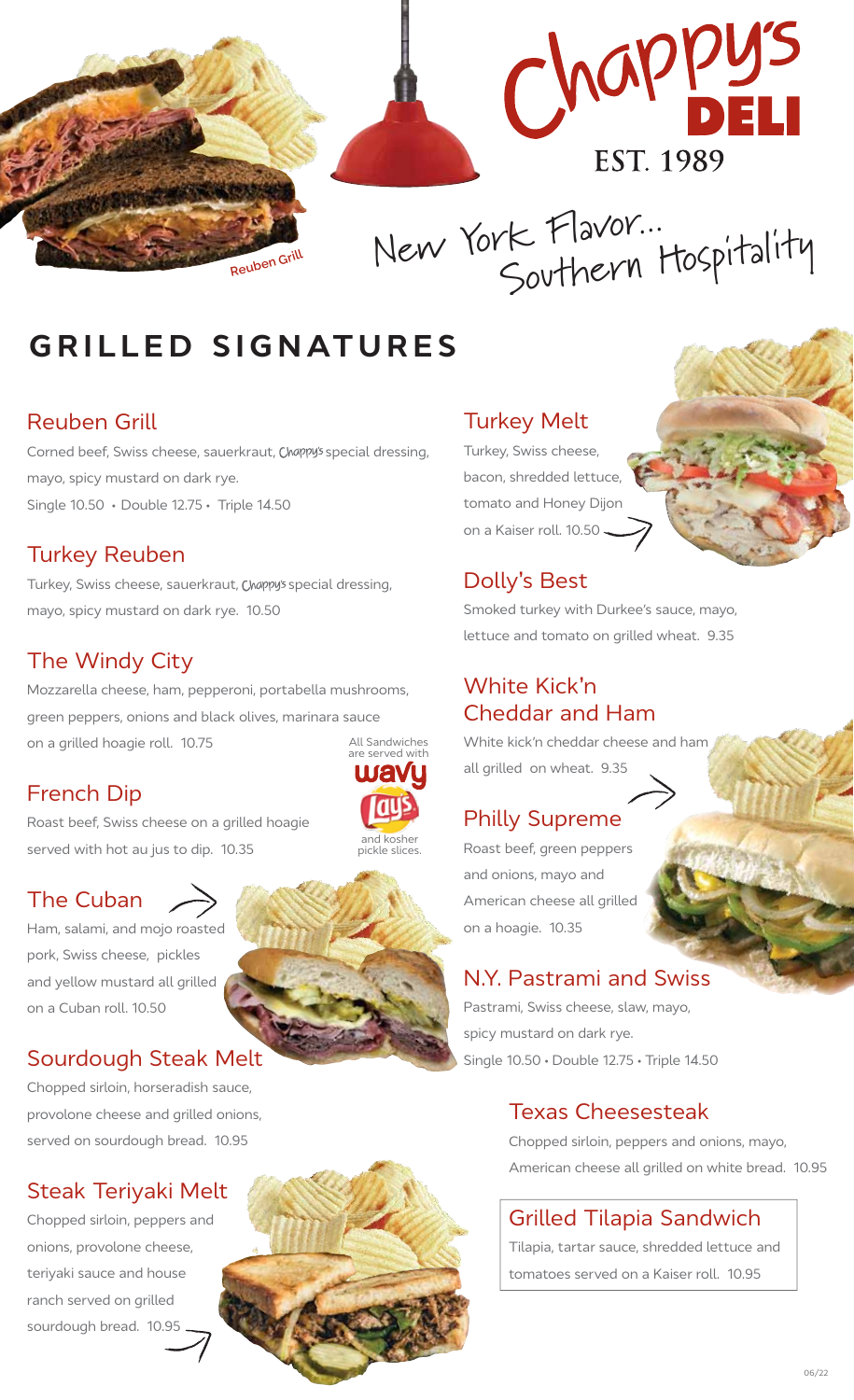# **DELI DELIGHTS**

### Club Platter

Double decker stacked turkey, bacon, ham, American cheese, mayo, lettuce and tomato on toasted white bread. 11.50

### Chicken Salad Supreme

Homemade chicken salad, smoked cheddar cheese, bacon, mayo, lettuce and tomato served on Kaiser roll. 10.15

# **HOT BURGERS**

### **Cheeseburger**



American cheese, lettuce, tomato, onion, mayo and spicy mustard on a hamburger bun. Single 8.95 Double 11.75

### Bacon Cheeseburger

American cheese, bacon, lettuce, tomato, onion, mayo and spicy mustard on a hamburger bun. Single 9.25 Double 12.15

### All American Burger

Lettuce, tomato, onion, mayo and spicy mustard on a hamburger bun. Single 8.25 Double 10.75



#### New<sup>!</sup> Beyond Burger **PLANT**

 100% Plant based burger with lettuce, tomato, spicy mustard, grilled onions on a hamburger bun. 10.50

# **DON'T BE CHICKEN**

# Bacon Chicken Cheddar

Chicken, bacon, cheddar cheese, with mayo, lettuce and tomato on a Kaiser roll. 10.25



# Chicken Salad Sandwich

Homemade chicken salad, mayo, lettuce and tomato on toasted white bread. 8.95

### Loaded BLT

Bacon, mayo, lettuce and tomato on toasted white bread. 9.75

### Maple Turkey Croissant

Maple turkey, mayo, lettuce and tomato on a croissant . 10.75

# Patty Melt

American cheese with grilled onions and mayo on grilled dark rye. Single 8.95 Double 11.75

### Portabella Swiss Burger

Swiss cheese, portabella mushrooms, lettuce, tomato, onion, mayo and spicy must. on a hamburger bun. Single 9.25 Double 12.15

### Veggie Burger

Garden veggie burger with lettuce, tomato, onion, mayo and spicy mustard on a hamburger bun. 9.25



**Sandwich Trays • Breakfast Party Trays • Casseroles Desserts • And More** CATERING

### Chicken Cheesesteak

Spiced chicken strips, peppers and onions, American cheese, served on a grilled hoagie. 10.25

### Chicken Finger Plate

Four chicken tenders, served with your choice of dipping sauce, french fries and our vinegar slaw. 10.25

# Grilled Chicken Sandwich

Chicken, mayo, lettuce, and tomato on a kaiser roll. 8.95

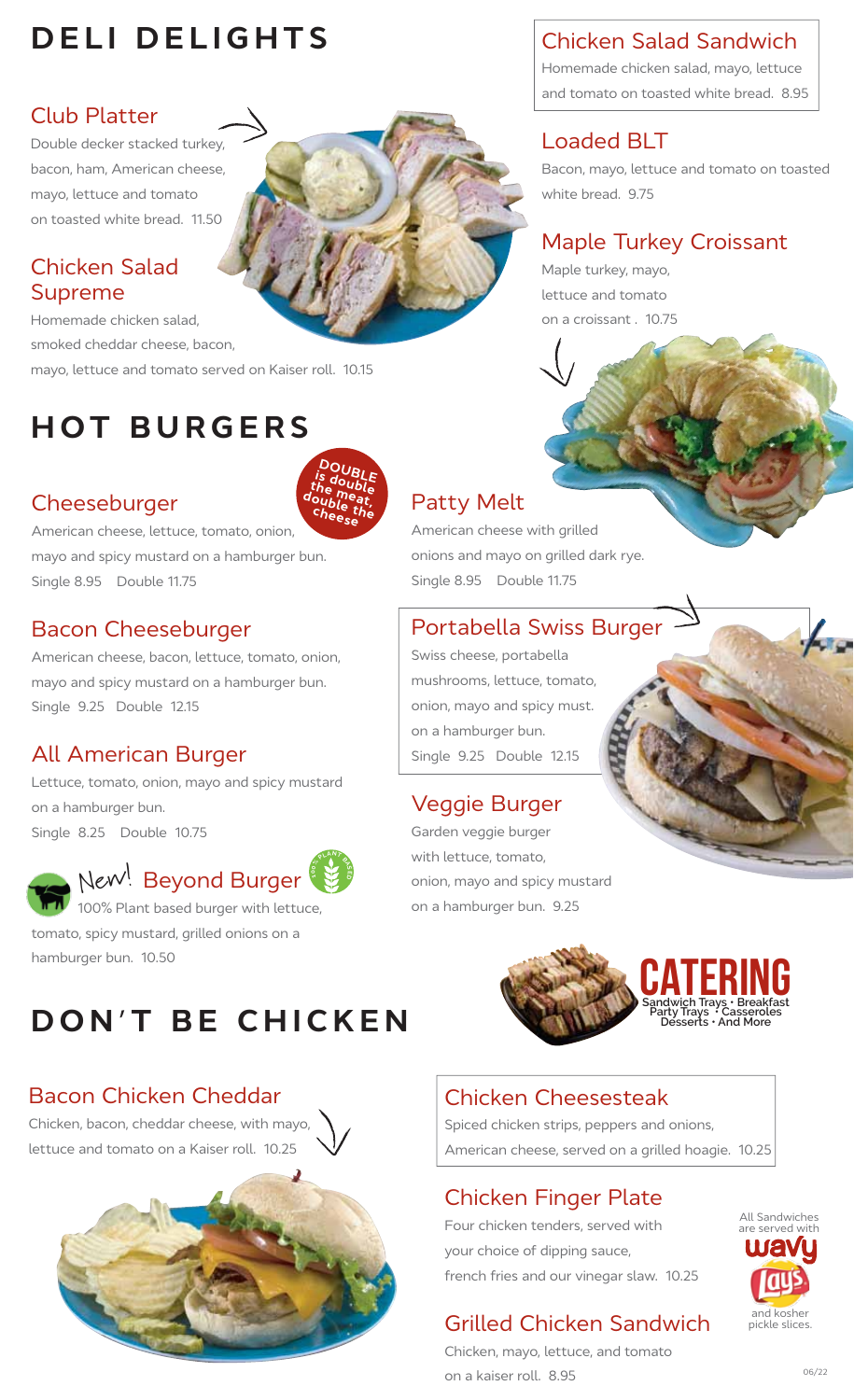# **WRAP IT UP** Kick'n Chicken Roll Ups

# Chicken Salad and Apple Wrap

Our homemade chicken salad with apples, pecans, and grapes in a white wrap. 9.75

# Chicken Fiesta Wrap

Grilled fajita chicken, peppers and onions, tomatoes, sour cream, shredded lettuce in a jalapeno wrap. 9.95

# **FRESH SALADS**

# Grilled Chicken Salad

Grilled chicken, green olives, cucumbers, sliced egg, lettuce, tomato, shredded cheese, pickle. 10.95

### Brazilian Chicken Salad

Peaches, pineapple, blueberries, pecans, strawberries, coconut flakes, grilled chicken on spring mix. 11.95



### Chef Salad

Ham, turkey, bacon, green olives, cucumbers, sliced egg, lettuce, tomato, shredded cheese, pickle. 10.95

### Chicken or Tuna Salad Plate

Chicken or tuna salad on a bed of lettuce, sliced tomatoes, stuffed egg and house vinegar slaw. 9.10 Substitute Apple Chicken Salad for 65¢



**PLANT** 

### the Grand Exampler Plate

Mix and match (your choice of 3) chicken salad, tuna salad, egg salad, apple chicken salad, or pimiento cheese. Served with sliced tomatoes, stuffed egg, pickle, and house vinegar slaw. 9.95

# **HEALTHY EATS**

# Veggie Delight

Whole wheat pita, Swiss, slaw, shredded lettuce, tomato, mayo, spicy mustard, pickle, special Italian sauce. 8.95

# 5 Point Grilled Turkey and Fruit

Turkey, slaw, tomatoes, and spicy mustard on mult-grain thin bread. Served with a fruit cup. 9.95

White kick'n cheddar, grilled chicken strips in a grilled white tortilla. 10.95

# Club Ranch Wrap

Turkey, bacon, provolone cheese, shredded lettuce, tomato and house ranch in a spinach wrap. 9.95

# Buffalo City Wrap

Chicken fingers, Buffalo sauce, shredded lettuce and house ranch in a white wrap. 9.95



# Side Salad

Cucumbers, tomato, shredded cheese, pickle. 4.75

### Turkey Cobb

Diced egg, avocado, tomato, bacon, turkey, onion, and gorgonzola cheese. Served with house ranch. 10.95

### Athenian Chicken

Diced tomatoes, black olives, pepperoncinis, feta cheese, and grilled chicken. Served with house made greek vinagrette. 10.95



# Keto King Plate

Spicy fajita chicken, grilled spinach, pimientos, and portabello mushrooms all grilled and topped with feta cheese and pecans and served with sliced tomatoes, pickle chips and our vinegar slaw. 10.25

### Keto King Salad

Spicy fajita chicken, grilled spinach, pimientos, and portabello mushrooms all grilled and topped feta cheese and pecans on a bed of spring mix. 10.25



Avocado, tomatoes, cucumber, lettuce, spicy must., vinegar slaw, pickle on toasted wheat bread. 10.95



**1B D B D D B D D B D B D B D B D B D B D**